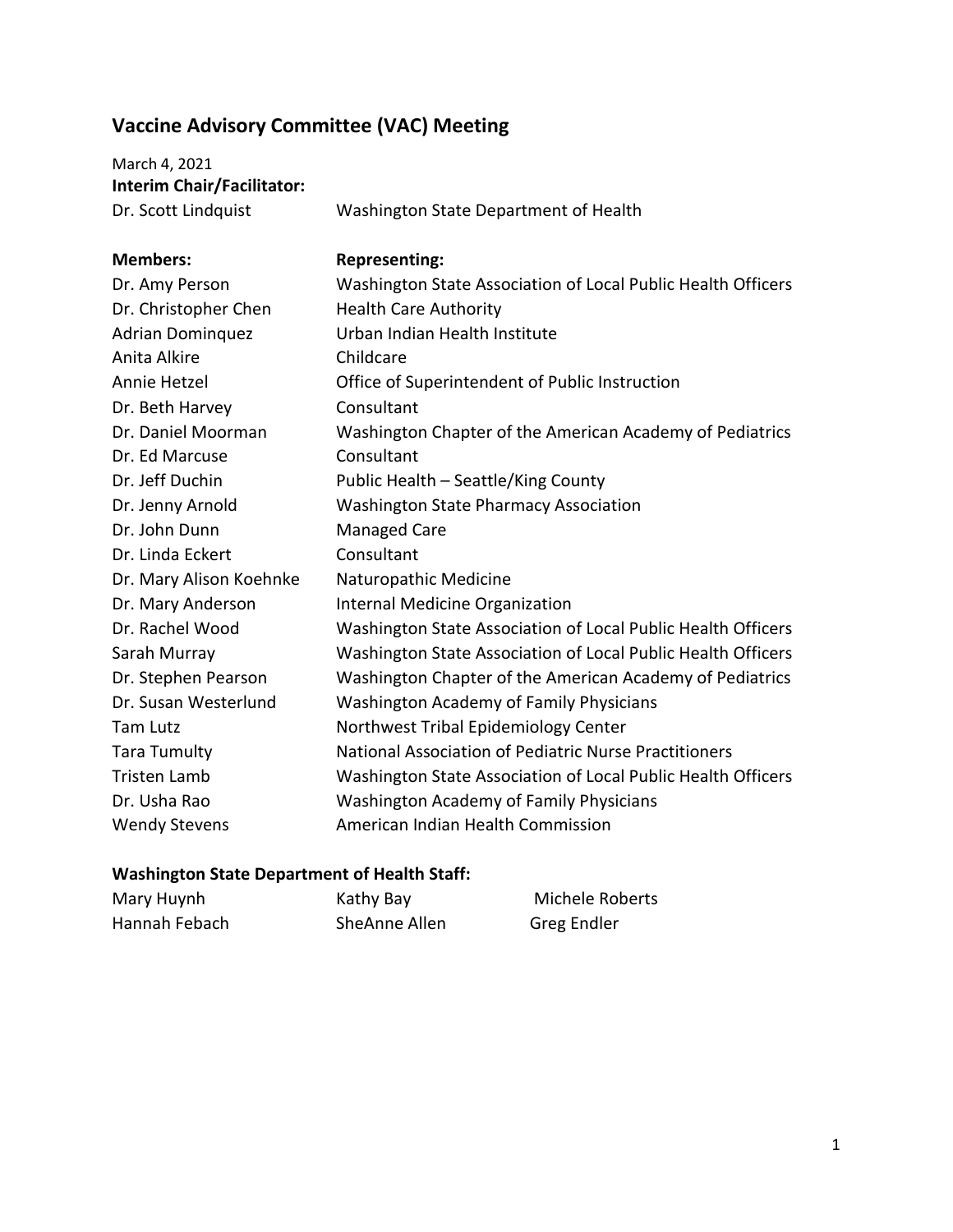| <b>Topic</b>                      | <b>Presented Information</b>                                                                               |
|-----------------------------------|------------------------------------------------------------------------------------------------------------|
| <b>Welcome and</b>                | Dr. Lindquist welcomed the committee members, he also gave an overview of meeting expectations             |
| <b>Introductions</b>              | and processes were introduced.                                                                             |
|                                   |                                                                                                            |
| Dr. Scott                         | New VAC member, Adrian Dominquez, was introduced. Adrian is the new representative for the Urban           |
| Lindquist                         | Indian Health Institute.                                                                                   |
|                                   |                                                                                                            |
|                                   | It was Rachel Wood's last VAC meeting. Her retirement was congratulated and goodbyes were made.            |
| <b>Approval of</b>                | Hannah read the VAC Conflict of Interest Policy. Conflict of Interest was not declared by any member       |
| <b>Previous</b>                   | of the VAC.                                                                                                |
| <b>Meeting</b>                    |                                                                                                            |
| <b>Minutes</b>                    | The minutes from the January 14 <sup>th</sup> , 2021 meeting were approved.                                |
| Dr. Scott                         |                                                                                                            |
| Lindquist                         |                                                                                                            |
| COVID-19                          | SheAnne provided a brief update on few key pieces of the vaccine response:                                 |
| Vaccine                           | The state has met its 45k doses administered/day goal<br>$\bullet$                                         |
| Response                          | Janssen (Johnson & Johnson) vaccine was granted an emergency use authorization, WA has                     |
| Update                            | been allocated 60,900 doses                                                                                |
|                                   | State is working closely with local health jurisdictions to determine the best places to prioritize        |
| <b>SheAnne Allen</b>              | allocating Janssen vaccine.                                                                                |
|                                   | Provider Enrollment Snapshot (we have enrolled 1,367 providers to date), knowing we are only<br>$\bullet$  |
|                                   | able to allocate to about 25% of providers at this time due to constrained vaccine supply                  |
|                                   | Vaccine supply is the biggest barrier. We are seeing small increases. However, we won't be                 |
|                                   | receiving another Janssen allocation until the end of March                                                |
|                                   | The federal government has now given states a 3 week forecast to help with vaccine planning.<br>$\bullet$  |
|                                   | We are working to create more stability for counties now that we have this forecast.                       |
|                                   | Federal Retail Pharmacy Partnership working closely with the Department (Social vulnerability<br>$\bullet$ |
|                                   | index) to distribute vaccines to needed populations.                                                       |
|                                   | Four DOH-run mass vaccination sites have been stood up. Averaging 895 doses administered<br>$\bullet$      |
|                                   | per location per day.                                                                                      |
|                                   | Equity is a cross cutting factor in the state's distribution of vaccine. The Department has                |
|                                   | identified multiple strategies to address current inequities.                                              |
|                                   | Provider Compliance Process has been set up.                                                               |
|                                   | Finding a vaccine site has been frustrating. To this end, we have re-done the state' Vaccine<br>$\bullet$  |
|                                   | Locator webpage.                                                                                           |
|                                   | Phase finder is now in a paper format for those without internet access. Providers are                     |
|                                   | encouraged to have copies of this on hand. People seeking vaccine without online access                    |
|                                   | should contact their provider to get the form/communication form 211.                                      |
| Janssen                           | Kathy Bay shared an overview of information concerning the recently authorized Janssen (Johnson &          |
| (Johnson &                        | Johnson) COVID-19 vaccine candidate:                                                                       |
| Johnson)                          | Janssen vaccine was granted an emergency use authorization by the FDA on February 27 <sup>th</sup>         |
| <b>Vaccine</b><br><b>Overview</b> | The CDC's Advisory Committee on Immunization Practices (ACIP) voted to recommend the                       |
|                                   | Janssen vaccine on February 28 <sup>th</sup> .                                                             |
|                                   | It is an adenovirus viral vector vaccine, which is different from the other two authorized COVID-          |
| <b>Kathy Bay</b>                  | 19 vaccines (Pfizer and Moderna), which are mRNA vaccines.                                                 |
|                                   | The Janssen vaccine does not contain live virus and it cannot replicate.<br>٠                              |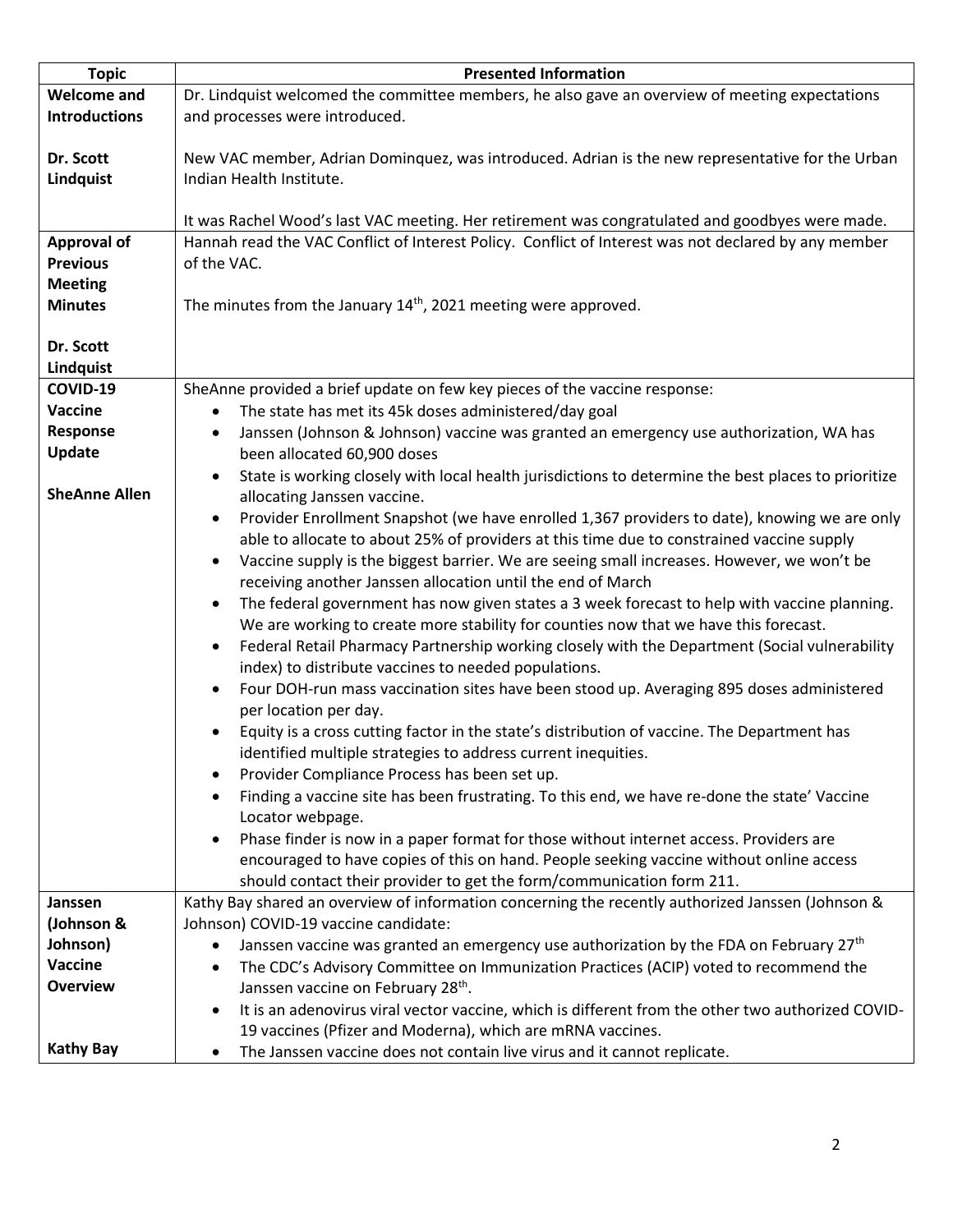|                       | No study compared the efficacy of the currently authorized COVID-19 vaccines in the same<br>$\bullet$<br>study at the same time, making it difficult to compare the Janssen vaccine with either of the<br>other two directly.<br>Janssen vaccine is 66% effective against symptomatic COVID-19, 93% effective against COVID-<br>٠<br>19 associated hospitalizations, and 75% effective against death.<br>The Janssen vaccine is a single dose vaccine that can be stored at normal refrigerator<br>$\bullet$<br>temperatures, making it easier logistically.<br>Janseen vaccine cannot be used interchangeably with the other two authorized vaccines.<br>Common side effects include pain at the injection site, fatigue, headache, and myalgia. Most<br>$\bullet$<br>side effects resolve in about 1-2 days.                                                                   |
|-----------------------|----------------------------------------------------------------------------------------------------------------------------------------------------------------------------------------------------------------------------------------------------------------------------------------------------------------------------------------------------------------------------------------------------------------------------------------------------------------------------------------------------------------------------------------------------------------------------------------------------------------------------------------------------------------------------------------------------------------------------------------------------------------------------------------------------------------------------------------------------------------------------------|
|                       | Clinical considerations regarding the Janssen vaccine is forthcoming.<br>٠                                                                                                                                                                                                                                                                                                                                                                                                                                                                                                                                                                                                                                                                                                                                                                                                       |
| <b>VAC Discussion</b> | Fetal cell lines used in development of Janssen Vaccine:<br>VAC members wanted more information regarding the fetal cell lines used in the development of the<br>Janssen vaccine. Staff clarified that fetal tissue was not used to make the Janssen vaccine. However, in<br>developing its vaccine, Janssen used a fetal cell line, which no longer contains the original donor cells,<br>to grow a harmless virus, which causes some of the body's cells to make a protein that causes the<br>immune response. VAC members encouraged DOH staff to consider developing talking points for<br>providers around this issue.                                                                                                                                                                                                                                                      |
|                       | Children in COVID-19 Vaccine Clinical Trials:<br>VAC members asked if vaccine manufacturers were hosting clinical trials for their COVID-19 vaccines in<br>children. Staff clarified that Pfizer has a study going that includes children ages 8 and older. Moderna<br>has a study going that includes children 12 and older.                                                                                                                                                                                                                                                                                                                                                                                                                                                                                                                                                    |
|                       | Using Janssen Vaccine for Hard to Reach Populations:<br>The Janssen vaccine is easier logistically. VAC members wondered if it could be prioritized to be used in<br>populations that are hard to reach, have barriers to vaccination or who have been disproportionately<br>impacted by COVID-19. It was cautioned that the data provided by Janssen in its slides did not include<br>information regarding safety and efficacy in American Indian/Alaska Native communities. Some<br>providers for tribal communities may not be comfortable recommending a vaccine for this population<br>that does not have corresponding trial data, especially as these communities already have a distrust of<br>the public health system. Other potential groups this vaccine may work well for agricultural workers,<br>the fishing industry, and jails or behavioral health hospitals. |
|                       | New Residents and Staff at Long Term Care Facilities:<br>The state and the federal long term care pharmacy partnership are both working hard to fully vaccinate<br>those in Washington's long term care facilities. The new question around this is what is the plan, once<br>the initial round has been completed, to get new residents and staff vaccinated. Staff clarified that they<br>are currently working on this guidance and will make it available soon.                                                                                                                                                                                                                                                                                                                                                                                                              |

Public Comments:

Public comments were received during the meeting. The comments expressed concerns around the fetal cell lines used in the development of the Janssen vaccine, the safety of the Janssen vaccine, and the timeline for authorization of the Janssen vaccine. Some concerns were also raised about the potential for any COVID-19 vaccine mandate and another concern regarding the prioritization of those with different types of diabetes was also raised. As a reminder, the